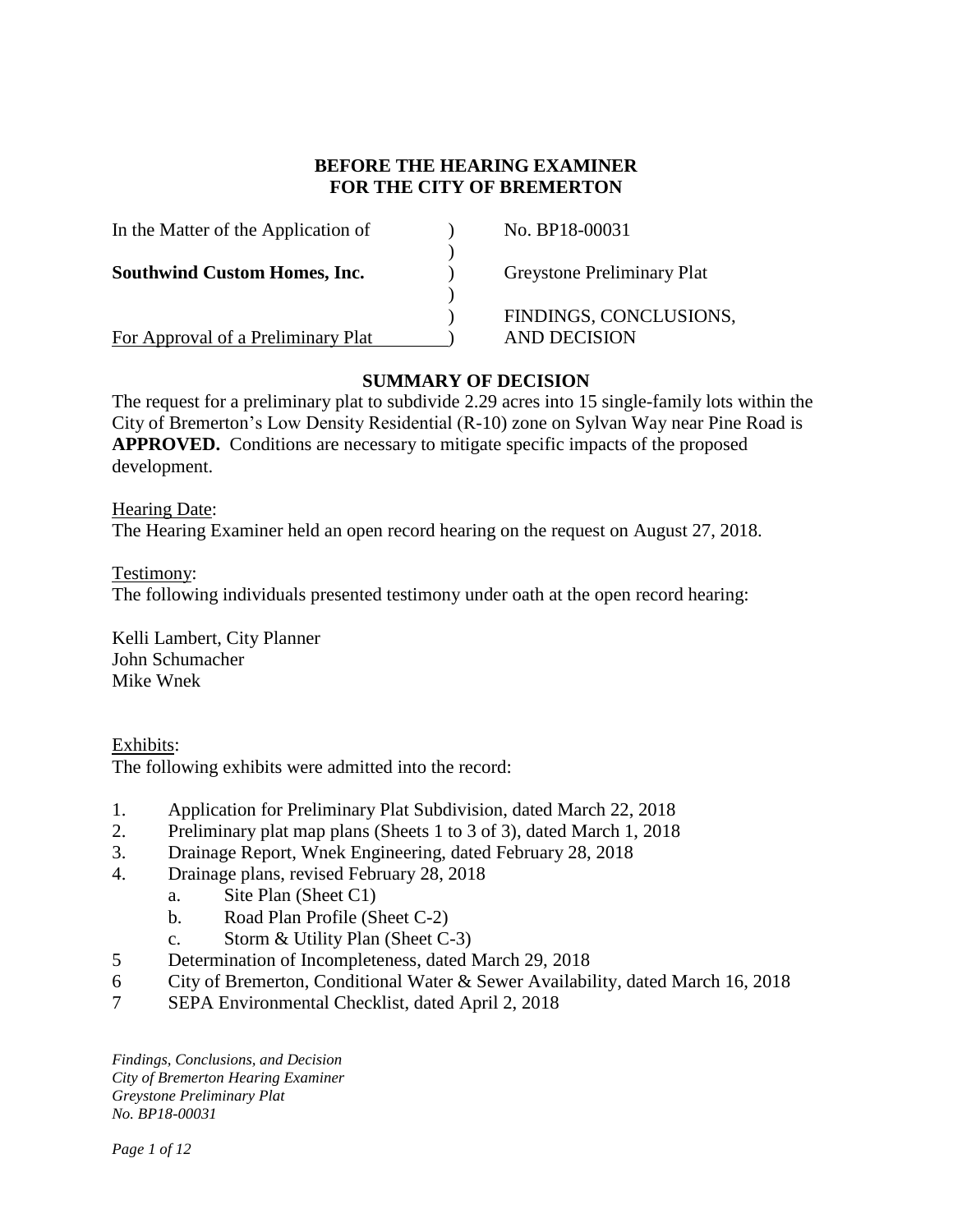- 8 Title Report, Pacific Northwest Title, Guarantee Number 5003353-0002176e
- 9 Determination of Completeness, dated April 18, 2018
- 10. Notice of Application and SEPA Decision, dated April 24, 2018
- 11. Public notice
	- a. Notice of publication, *Kitsap Sun,* with ad copy, published April 24, 2018
	- b. Declaration of Mailing, dated April 24, 2018
	- c. Declaration of Posting, dated April 24, 2018
- 12. Email from Kelli Lambert to southwindch@comcast.net, dated April 25, 2018, with email string
- 13. Letter from Aaron Leavell, Bremerton School District, to Department of Community Development, dated May 8, 2018
- 14. Email from Southwind Custom Homes, Inc., to Kelli Lambert, dated May 18, 2018, with email string
- 15. Letter from Aaron Leavell, Bremerton School District, to Kelli Lambert, dated May 31, 2018
- 16. Letter from Paul Wandling, City Public Works & Utilities, to Mike Wnek, dated May 31, 2018
- 17. Revised plans, revised June 25, 2018
	- a. Site Plan (Sheet C1)
	- b. Road Plan Profile (Sheet C2)
	- c. Storm & Utility Plan (Sheet C3)
- 18. Site Plan (Sheet C1), dated February 28, 2018, with additional markings
- 19. Landscape Plan (Sheet L1), revised June 25, 2018
- 20. Determination of Nonsignificance, dated July 16, 2018
- 21. Notice of Hearing, undated
- 22. Staff Report, dated July 17, 2108
- 23. Public notice
	- a. Notice of Public Hearing, *Kitsap Sun*; published notice, August 10, 2018
	- b. Declaration of Posting, dated August 9, 2018
	- c. Declaration of Mailing, dated August 8, 2018, with mailing labels and parcel map
- 24. Email from Aaron Leavell of Bremerton Schools to Kelli Lambert, dated August 28, 2018\*
- 25. Email from Doug Newell of Central Kitsap Schools to Kelli Lambert, dated September 6, 2018\*
- 26. Email from Jason McCord of Central Kitsap Schools to Kelli Lambert, dated August 31, 2018.\*

\*These emails were submitted to the City following the hearing, but prior to the close of record of the hearing. All parties to the hearing were made aware of these emails, and no objection to their admission was made.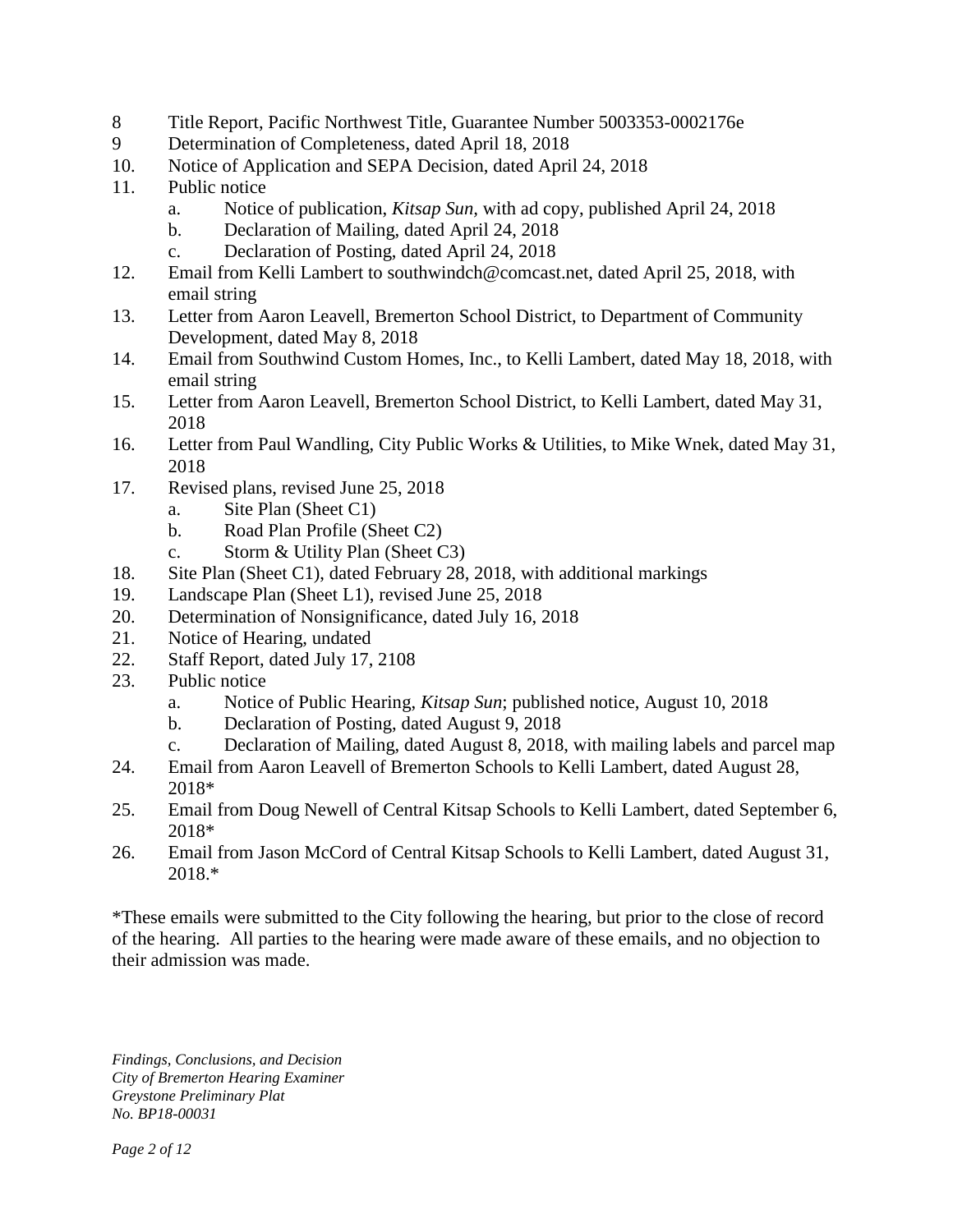The Hearing Examiner enters the following findings and conclusions based upon the exhibits admitted at the open record hearing:

# **FINDINGS**

# Application and Notice

- 1. Southwind Custom Homes, Inc. (Applicant), requests approval of a preliminary plat to subdivide 2.29 acres into 15 single-family lots with associated development, including stormwater control facilities, parking, and landscaping, within the City of Bremerton's Low Density Residential (R-10) zone. The property is located on Sylvan Way near Pine Road.<sup>1</sup> *Exhibit 1; Exhibit 2; Exhibit 4; Exhibit 17; Exhibit 22, Staff Report, page 1.*
- 2. The City of Bremerton (City) determined the application was complete on April 18, 2018. On April 24, 2018, the City mailed or emailed notice of the application to property owners within 300 feet of the subject property and to applicable departments, agencies, and tribes, with a comment deadline of May 8, 2018. The same day, the City posted notice of the application on the subject property and published notice in the *Kitsap Sun*.

On August 8, 2018, the City mailed or emailed notice of the open record hearing on the application to property owners within 300 feet of the property and to applicable departments. On the following day, the City posted notice of the hearing on the property. On August 10, 2018, the City published notice of the hearing in the *Kitsap Sun*. *Exhibit 5; Exhibit 9; Exhibit 11; Exhibit 21; Exhibit 22, Staff Report, page 9; Exhibit 23.*

- 3. The Engineering Division of the City's Public Works and Utilities Department provided comments in response to the Notice of Application and the State Environmental Policy Act (SEPA) determination (discussed below). The Engineering Division comments include the following:
	- All water, sanitary sewer, and storm sewer utility service connection requirements must be completed and meet the standards of Title 15 of the Bremerton Municipal Code (BMC).
	- Existing water, sanitary sewer, and storm drainage services that are to be abandoned and not used by the project must be recorded through the project engineer's as-built record drawings, and all water services to be abandoned shall be shut off and capped at the main.
	- A looped water system is required.
	- Stormwater mitigation is required.
	- Frontage improvements are required along Sylvan Way and Pine Road, as well as along the proposed street within the subdivision. Sidewalks are required for

 $\overline{a}$  $1$ <sup>1</sup> The property is identified by tax assessor ID number 022401-4-082-2008. A legal description is included with the staff report. *Exhibit 22, Staff Report, pages 1 and 3.*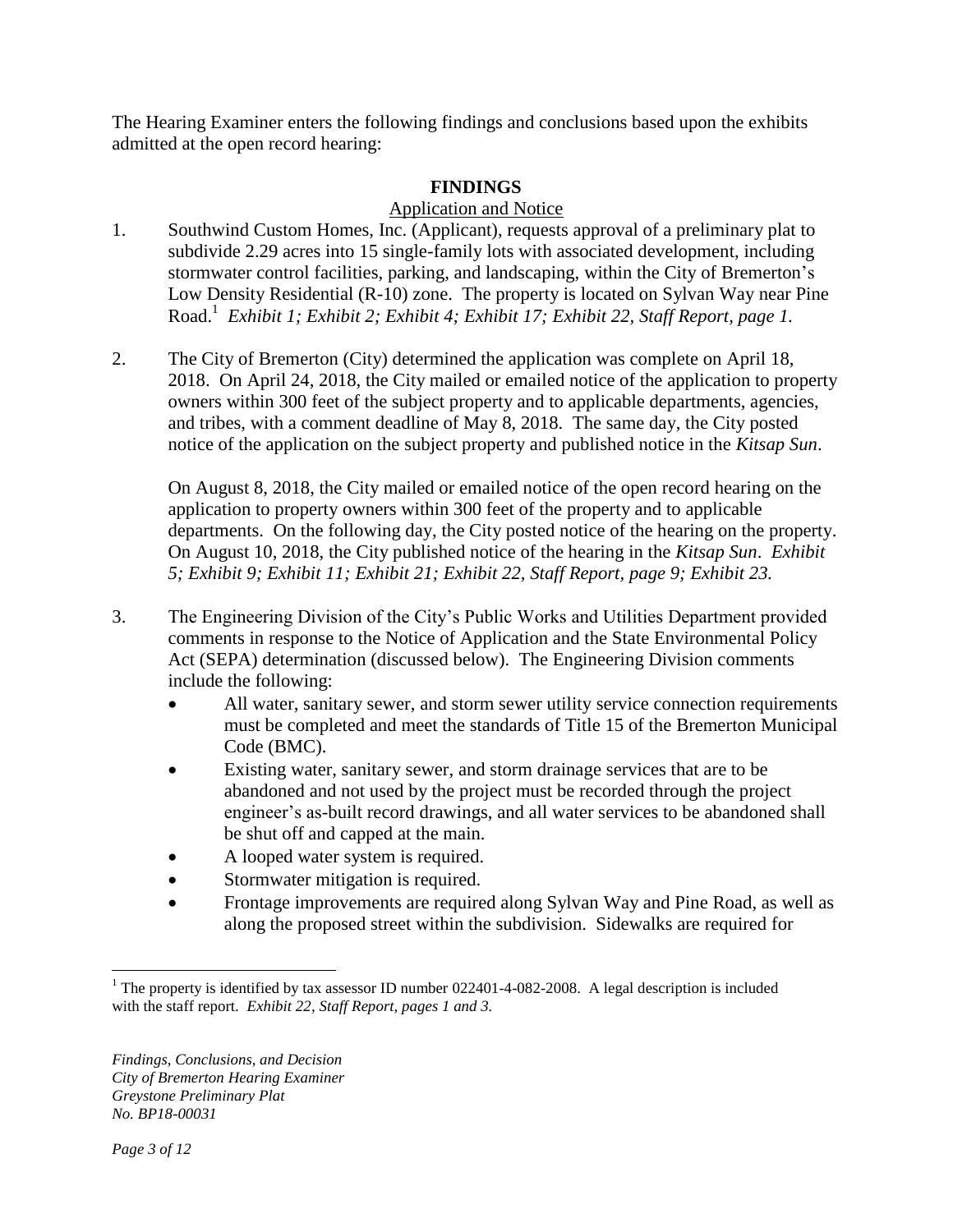access to Lot 14 and Lot 15. Driveway approaches must be added to the preliminary plan drawings.

- Street lighting is required along all public streets.
- Detailed landscape and street tree plans are required at the time of Site Development Plan submittal.
- ADA-compliant sidewalk ramps would be required.
- Traffic Impact Analysis is not required because traffic volumes are insignificant and would not require mitigation.
- All work would need to meet the City's engineering standards.
- A Temporary Erosion and Sedimentation Control Plan (TESC) is required, as well as a Washington State Department of Ecology Construction Permit prior to issuance of a Site Development Permit.
- All utility plan review and connection fees nust be paid prior to final occupancy approval.
- Right-of-way permits need to be obtained prior to working within public rightsof-way.

*Exhibit 16; Exhibit 22, Staff Report, pages 5, 6, and 9.* 

Kitsap Transit provided comments in response to the Notice of Application and SEPA determination. It requests that space be left on the Sylvan Way frontage to relocate a nearby bus stop, if needed. Proposed Condition 20 requires the developer to coordinate with Kitsap Transit, prior to final plat approval, to addresses this concern.

The Bremerton School District provided comments expressing concern about potential impacts to the School District. It asked that impact fees be assessed. The Applicant responded that impact fees had not been assessed for other plat proposals and, therefore, should not be assessed for this proposal. The City suggested that the Applicant and School District work together to come to an agreement about impact fees. The Applicant and School District reached an agreement that was noted by the Applicant at the hearing. John Schumacher testified on behalf of the Applicant that the amount of \$1,335.77 per lot was acceptable as a negotiated outcome for school impact fees. He noted, however, that it would be best if an applicant knew of the possibility of an assessment of impact fees early in the process of seeking land use approval because a prospective developer needs to take that into account when making a purchase offer. *Exhibit 10; Exhibit 12; Exhibit 13; Exhibit 14; Exhibit 22, Staff Report, page 2; Testimony of Mr. Schumacher*.

Following the hearing date, it was determined by the Bremerton School District that the proposed project is actually within the Central Kitsap School District. The City Planner coordinated with the Central Kitsap School District and the Applicant to reach agreement that the impact fee would be paid to Central Kitsap School District and not the Bremerton School District. *Exhibits 24 & 25.*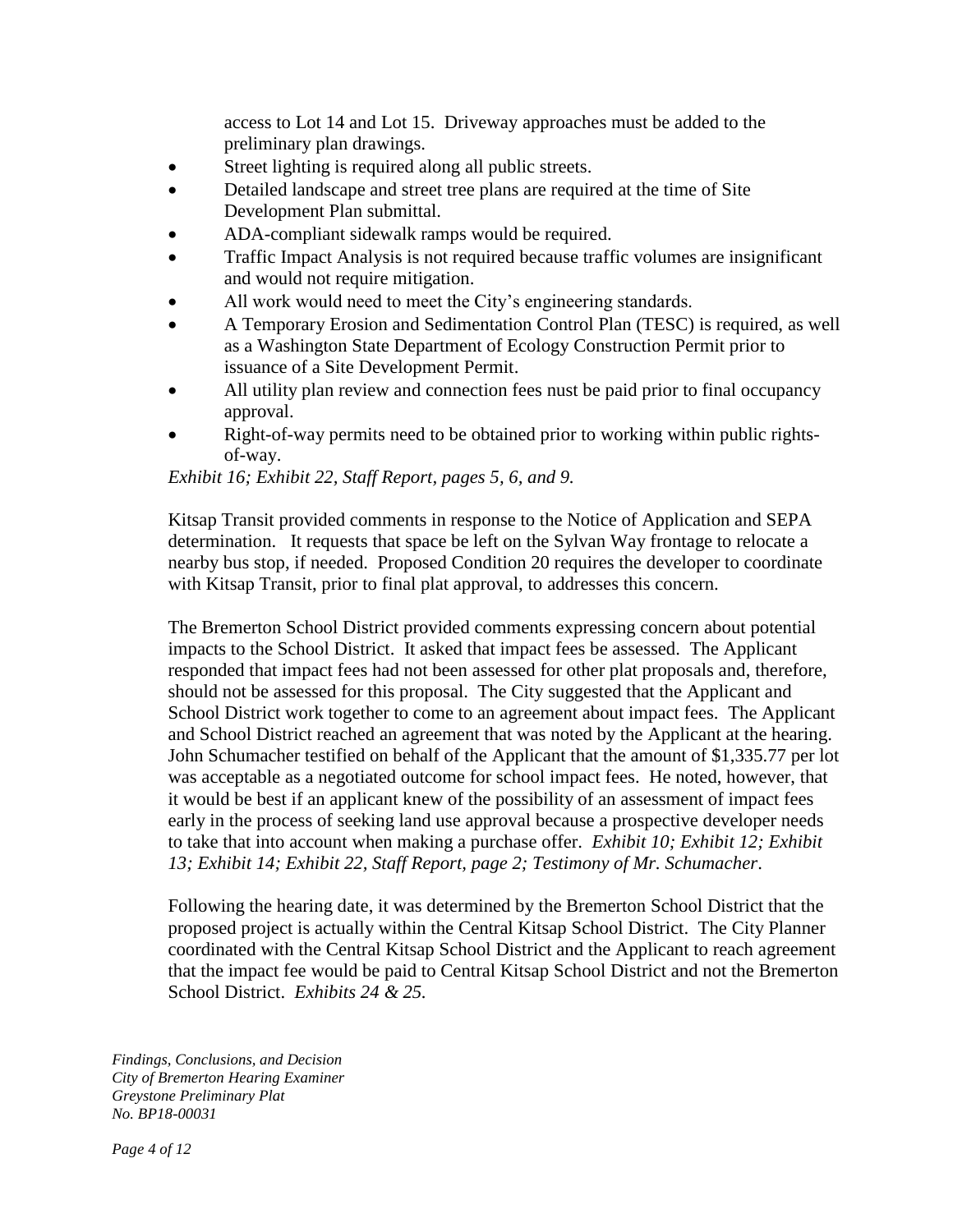### State Environmental Policy Act

4. The City Department of Community Development (DCD) acted as lead agency to analyze the environmental impact of the proposal, as required by the State Environmental Policy Act (SEPA), Chapter 43.21C RCW. The City consolidated the application and SEPA comment periods under the Optional DNS process provided for by the Washington Administrative Code (WAC) 197-11-355, with a comment deadline of May 8, 2018. Notice materials stated that DCD expected to issue a Determination of Nonsignificance (DNS) for the proposal. City Planner Kelli Lambert testified that, although the staff report noted that no critical areas were identified on the property, it is located in a Category II Critical Aquifer Area. She testified, however, that no special protection, is required under City ordinances or under SEPA. DCD reviewed the Applicant's Environmental Checklist and other information on file and determined that the proposal would not have a probable significant adverse impact on the environment. Accordingly, DCD issued a DNS on July 16, 2018. The DNS was not appealed. *Exhibit 7; Exhibit 10; Exhibit 20; Exhibit 22, Staff Report, pages 1 and 5; Testimony of Ms. Lambert.*

# Comprehensive Plan, Zoning, and Surrounding Property

- 5. The subject property is designated Low Density Residential (LDR) under the City's Comprehensive Plan. The purpose of the LDR designation is to create new and support existing single-family neighborhoods. *Bremerton Comprehensive Plan, page LU-31; Exhibit 22, Staff Report, page 1.* City staff analyzed the proposal for consistency with the Comprehensive Plan, specifically noting that:
	- Development should account for the city's population and employment growth.
	- The natural environment should be protected.
	- Land use patterns and development phasing should be promoted to minimize impacts on natural systems, maximize returns on infrastructure investment, and reduce greenhouse gas emissions.
	- Infill and concurrent infrastructure improvements should be promoted in areas that are already developed in order to preserve rural areas, open spaces, and ecological functioning lands within the city.
	- A variety of new housing options and densities should be encouraged.
	- A sense of community, or gathering places, should be promoted within new neighborhoods by creating spaces where residents can interact.
	- Quality and affordable housing should be accessible for all residents.<sup>2</sup> *Exhibit 22, Staff Report, pages 6 and 7.*
- 6. The property is zoned Low Density Residential (R-10). The intent of the R-10 zoning district is to accommodate single-family housing by infilling in a range of lot sizes

 $\overline{a}$ <sup>2</sup> City staff specifically identified Comprehensive Plan Land Use Element Goals LU1 and LU3, and Policies LU1A, LU3C, and LU3I, and Housing Element Goals H2 and H3, and Policies H2D and H2F, as relevant to the proposal. *Exhibit 22, Staff Report, pages 6 and 7.*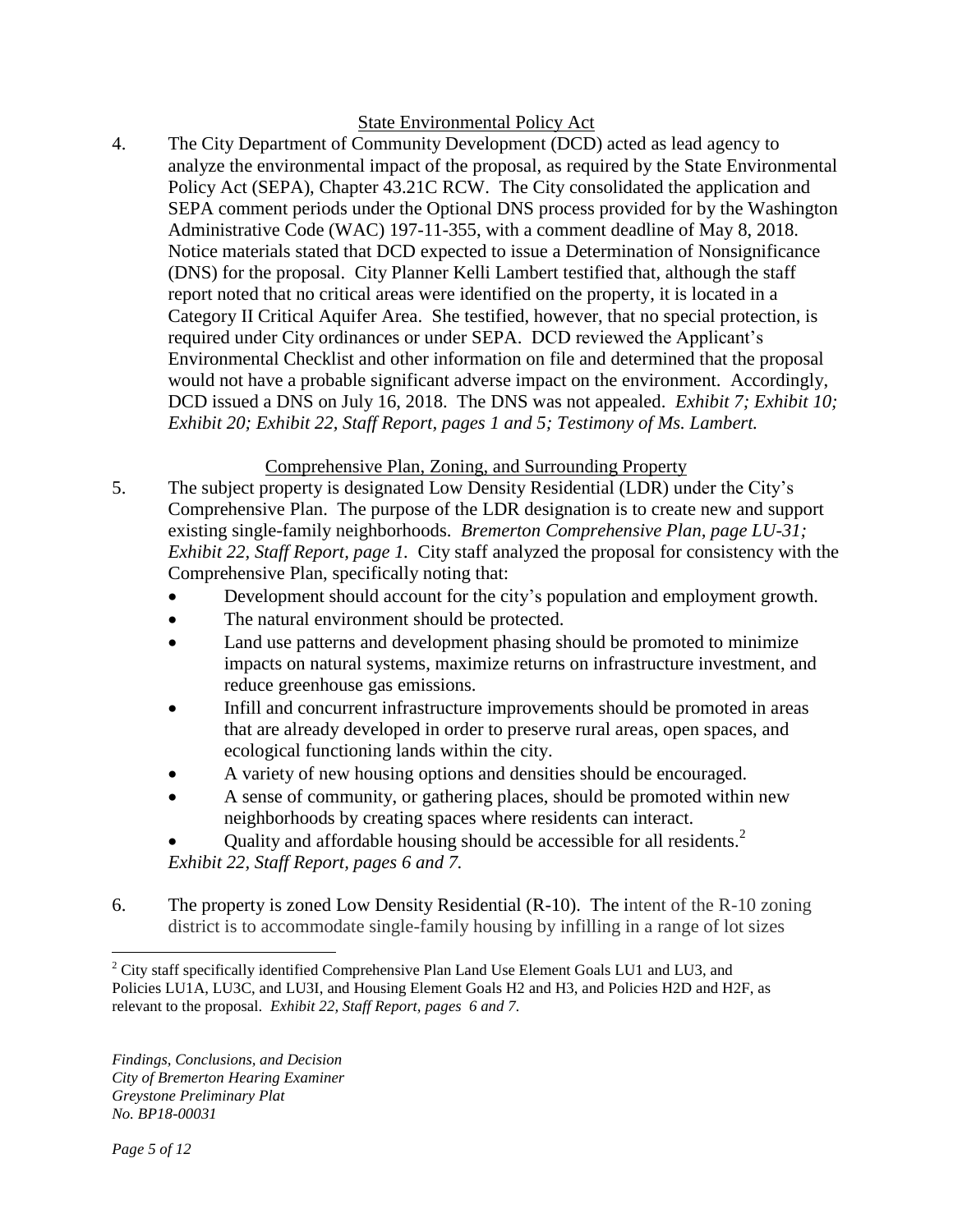consistent with urban growth patterns. Some attached single-family housing may be appropriate when responding to sensitive areas or using innovative design. Residential development at higher densities is encouraged at the edge of designated centers. *BMC 20.60.010.* Detached single-unit dwellings are a permitted use in the R-10 zone. *BMC 20.60.020; BMC 20.58.060(d)(7).* The overall net density for the proposal would be 9.25 dwelling units per acre, within the permitted maximum net density of 10 dwelling units per acre. *BMC 20.60.065. Exhibit 22, Staff Report, page 4.*

7. Surrounding properties to the east, north, and west contain single-family residential properties. The site is bordered on the south by Sylvan Way. Property across Sylvan Way is zoned Multifamily Residential (R-20), with single-family residences and multifamily properties. *Exhibit 22, Staff Report, page 3.* 

# Landscaping

8. The proposed development is subject to Chapter 20.50 BMC landscaping requirements. *BMC 20.50.020.* The Applicant submitted a landscape plan showing 31 trees along the new street and 25 street trees along Sylvan Way/Pine Road. *See BMC 20.50.050(a).* All landscaping would be completed prior to Site Development Permit approval. The Applicant voluntarily proposes approximately 10,000 square feet of landscaping within two open spaces. All common areas would be the responsibility of the developer until such responsibility is transferred to a Homeowners Association. *Exhibit 19; Exhibit 22, Staff Report, pages 4, 5, and 8.*

# Access and Traffic Impacts

9. A private street is proposed for access from Sylvan Way. City Development Engineer Paul Wandling determined that a traffic analysis and impact fees are not required. *Exhibit 16; Exhibit 17.b; Exhibit 22, Staff Report, page 3.* 

### Stormwater

10. Wnek Engineering prepared a Drainage Report (DR) for the Applicant, dated February 28, 2018. The DR identified the soils on-site as Kapowsin Gravelly ashy loam and Alderwood gravely sandy loam. The proposed preliminary plat would be located in the Port Washington Narrows watershed and within a Category II Critical Aquifer Area. The site discharges stormwater to the south that is then collected by the Sylvan Way stormwater system. The Applicant would direct all stormwater to a bio-infiltration swale designed to treat 91 percent of all pollution-generating runoff. A portion of the runoff would be infiltrated on-site, while the remainder would be discharged to the existing stormwater system in Sylvan Way. *Exhibit 3; Exhibit 17.c.*

# Utilities and Services

11. City Development Engineer Paul C. Wandling issued a letter, dated March 16, 2018, noting that the City of Bremerton has adequate capacity and supply to provide sewer and

*Findings, Conclusions, and Decision City of Bremerton Hearing Examiner Greystone Preliminary Plat No. BP18-00031*

*Page 6 of 12*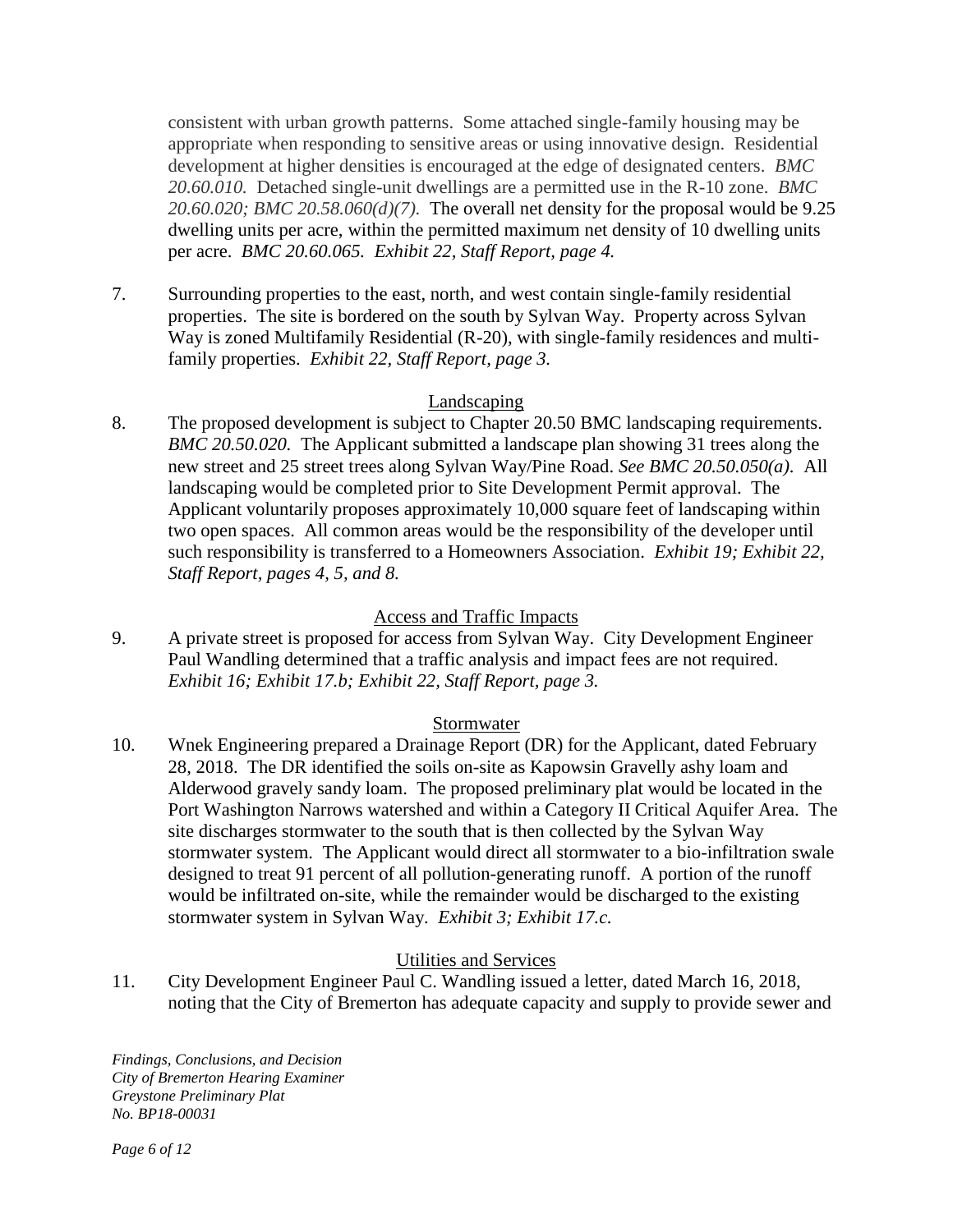water service to the proposed development. The requested services are conditionally available, subject to compliance with the Comprehensive Plan and zoning ordinance; providing a looping water system; providing appropriate sewer main hook-ups; and making payment of assessments and fees. *Exhibit 6.* 

12. The Central Kitsap School District would serve the project site. The Applicant would provide frontage improvements, including sidewalks along Sylvan Way and a portion of Pine Road. Sidewalks are also required for access to Lot 14 and Lot 15. *Exhibit 13; Exhibit 16.* 

#### Testimony

13. Ms. Lambert testified generally about the application and how the current proposal would comply with the City's Comprehensive Plan, zoning ordinances, and the criteria for plat approval under BMC 20.12.100*.* She noted this is an in-fill development. She testified that the City does not have an interlocal agreement with the Bremerton School District. Mr. Schumacher testified that an elementary school is within a mile to the south and that students would be bussed to the local middle and high schools. The proposed subdivision would include internal sidewalks as well as sidewalks along the Sylvan Way frontage, but no sidewalks beyond the property boundaries. All public school students residing within the proposed plat would have public school bus transportation available from bus stops nearby the property. *Exhibit 25; Testimony of Ms. Lambert; Testimony of Mr. Schumacher.*

### Staff Recommendation

14. City staff determined that, with conditions, the proposed development would comply with the Comprehensive Plan, the City's zoning and critical areas ordinances, and the applicable building and development regulations under the municipal code. Mr. Schumacher testified that the Applicant agrees with the proposed conditions. *Exhibit 22, Staff Report, pages 1, 2, and 6 through 10; Testimony of Mr. Schumacher.* 

#### **CONCLUSIONS**

#### **Jurisdiction**

The Hearing Examiner is granted jurisdiction to hear and decide preliminary plat requests. *Bremerton Municipal Code (BMC) 20.12.090(a)(2)(i).* 

#### Criteria for Review

The Hearing Examiner may approve a preliminary plat if it meets the following criteria:

(a) The subdivision is in conformance with the Comprehensive Plan, Shoreline Master Program, and any other City-adopted plans;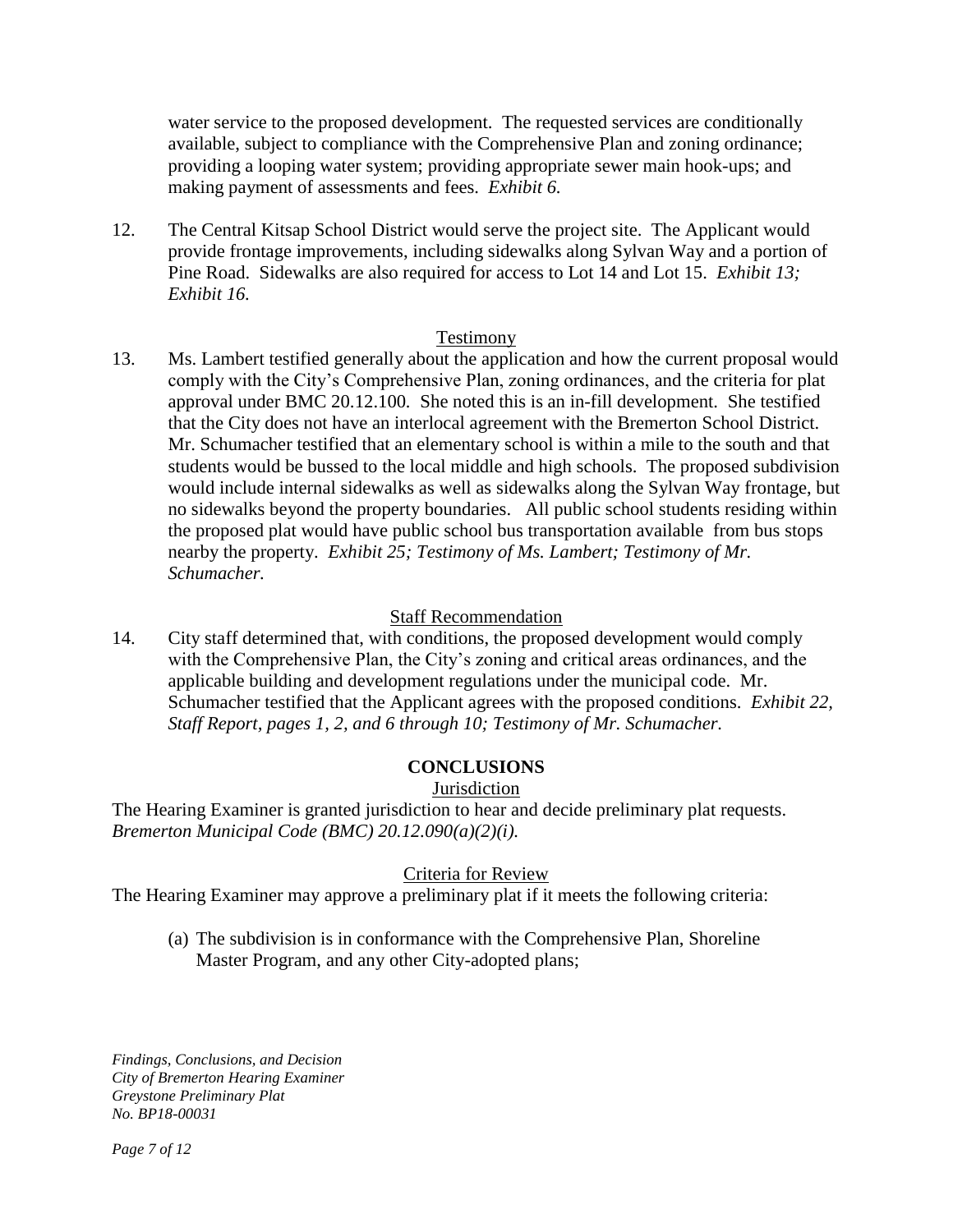- (b) Provisions have been made for water, storm drainage, erosion control and sanitary sewage disposal for the subdivision that are consistent with current standards and plans as adopted in City code or ordinance;
- (c) Provisions have been made for roads, utilities, street lighting, street trees and other improvements that are consistent with the zoning code and Engineering Standards;
- (d) Provisions have been made for dedications, easements and reservations;
- (e) The design, shape and orientation of the proposed lots are appropriate to the proposed use. In addition to meeting the minimum lot size density requirement, each residential lot must provide a building envelope. Therefore, corner lots, lots with easements, or lots with environmental constraints may have to be larger than other lots in the subdivision;
- (f) The subdivision complies with the relevant requirements of the zoning code and all other relevant local regulations;
- (g) Appropriate provisions are made to address all impacts identified by any special reports that have been prepared;
- (h) Appropriate provisions for maintenance and monitoring of privately owned common facilities have been made;
- (i) Appropriate provisions, in accordance with RCW 58.17.110, are made for:
	- (1) The public health, safety, and general welfare and for such open spaces, drainage ways, streets or roads, alleys or other public ways, transit stops, potable water supplies, sanitary wastes, parks and recreation, playgrounds, schools and school grounds and all other relevant facts, including sidewalks and other planning features that [ensure] safe walking conditions for students who only walk to and from school; and
	- (2) The public use and interest will be served by the platting of such subdivision and dedication.

### *BMC 20.12.100.*

The above criteria carry out the state subdivision criteria, codified at Chapter 58.17 RCW, as follows:

A proposed subdivision and dedication shall not be approved unless the City, town, or county legislature body makes written findings that: (a) appropriate provisions are made for the public health, safety, and general welfare and for such open spaces, drainage ways, streets or roads, alleys, other public ways, transit stops, potable water supplies, sanitary wastes, parks and recreation, playgrounds, schools and schoolgrounds and all other relevant facts, including sidewalks and other planning features that assure safe walking conditions for students who only walk to and from school; and (b) the public use and interest will be served by the platting of such subdivision and dedication.

*RCW 58.17.110(2)*.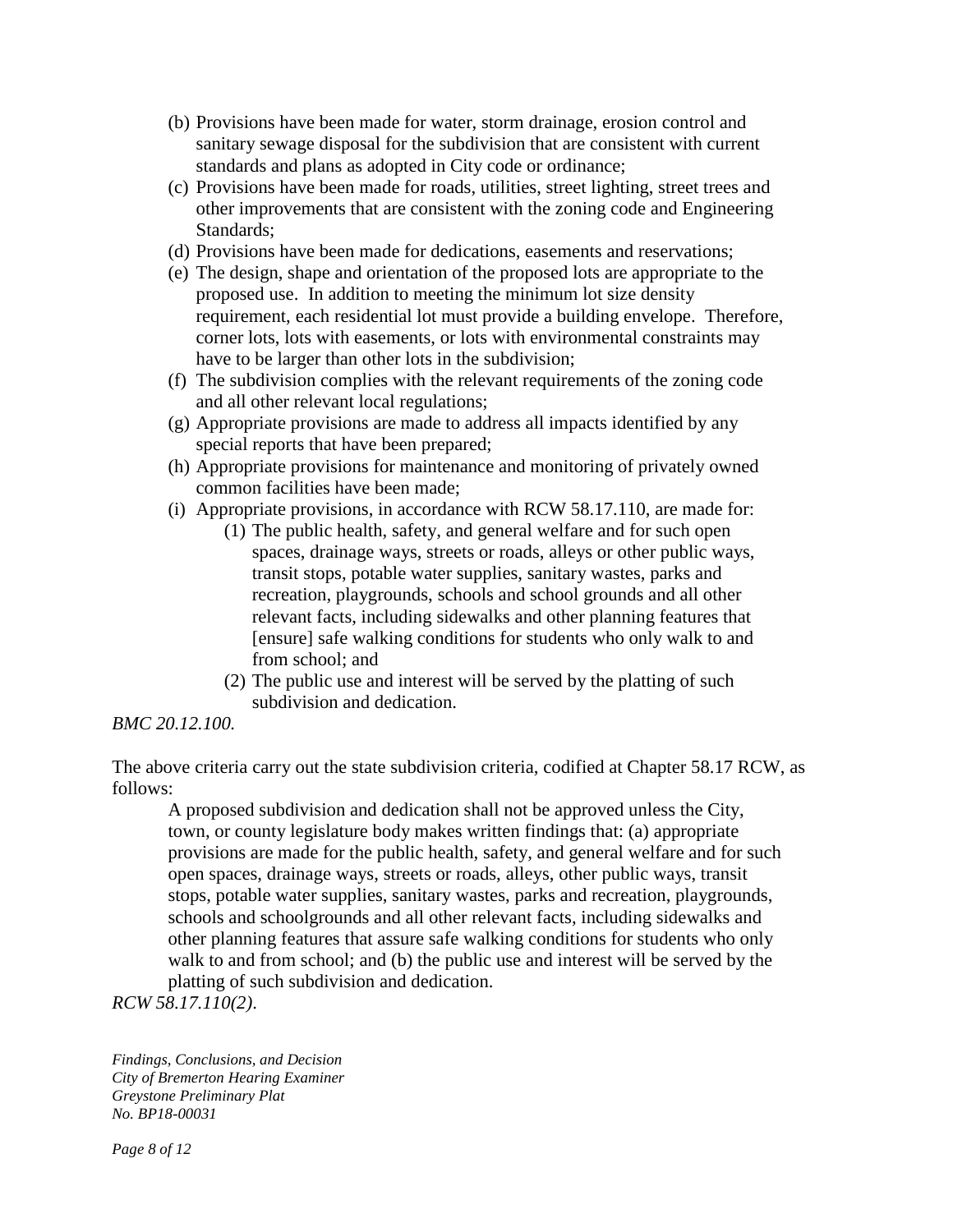The criteria for review adopted by the City Council are designed to implement the requirement of Chapter 36.70B RCW to enact the Growth Management Act. In particular, RCW 36.70B.040 mandates that local jurisdictions review proposed development to ensure consistency with City development regulations, considering the type of land use, the level of development, infrastructure, and the characteristics of development. *RCW 36.70B.040*.

### Conclusion Based on Findings

**1. With conditions, the proposed plat would comply with BMC 20.12.100.** The proposed development of detached single-family residential dwellings is consistent with the property's designation under the City Comprehensive Plan. The Applicant would install frontage improvements and street lighting -- consistent with Comprehensive Plan Land Use and Housing Element goals and policies-- to create walkable and safe neighborhoods. Safe walking conditions to schools would be provided within the subdivision to Sylvan Way. The City would provide water and sewer service to the property. Low-impact development techniques would be used, where feasible, to treat stormwater on-site and to meet water quality storage requirements of the current Washington State Department of Ecology Stormwater Management Manual for Western Washington. The Applicant would also submit a Temporary Erosion and Sedimentation Control Plan (TESC) and obtain a Department of Ecology water quality construction permit prior to issuance of a Site Development Permit. Provisions have been made for roads, utilities, street lighting, and street trees within the proposed subdivision, consistent with the zoning code, the applicable development standards, and the City's Engineering Standards. No traffic impact mitigation is required. The Applicant would provide approximately 10,000 square feet of landscaping within two open space areas.

Conditions are necessary, including those to ensure that building envelopes are shown on the final plat; that site work be completed, or bonded for, prior to final plat approval; that lots have two off-street paved parking spaces; that the Applicant submit a final open space plan for the site development permit, prior to final plat approval; that street trees are planted along the frontage with Sylvan Way and a portion of Pine Road; that the develop coordinate with Kitsap Transit for siting of bus stops prior to final plat approval; and that the Applicant enter an agreement with the Central Kitsap School District to provide school impact mitigation fees. *Findings 1, 3, 5-14.* 

**2. With conditions, the preliminary plat would comply with RCW 58.17.110(2).** The City provided reasonable notice and opportunity to comment on the proposed preliminary plat. Environmental impacts of the proposed plat were considered, as required by SEPA, and the City issued a Determination of Nonsignificance that was not appealed. The City's requirements for plat approval incorporate the preliminary plat requirements under RCW 58.17.110. Accordingly, the Applicant submitted plans that ensure that the subdivision would meet all requirements for plat approval under the municipal code and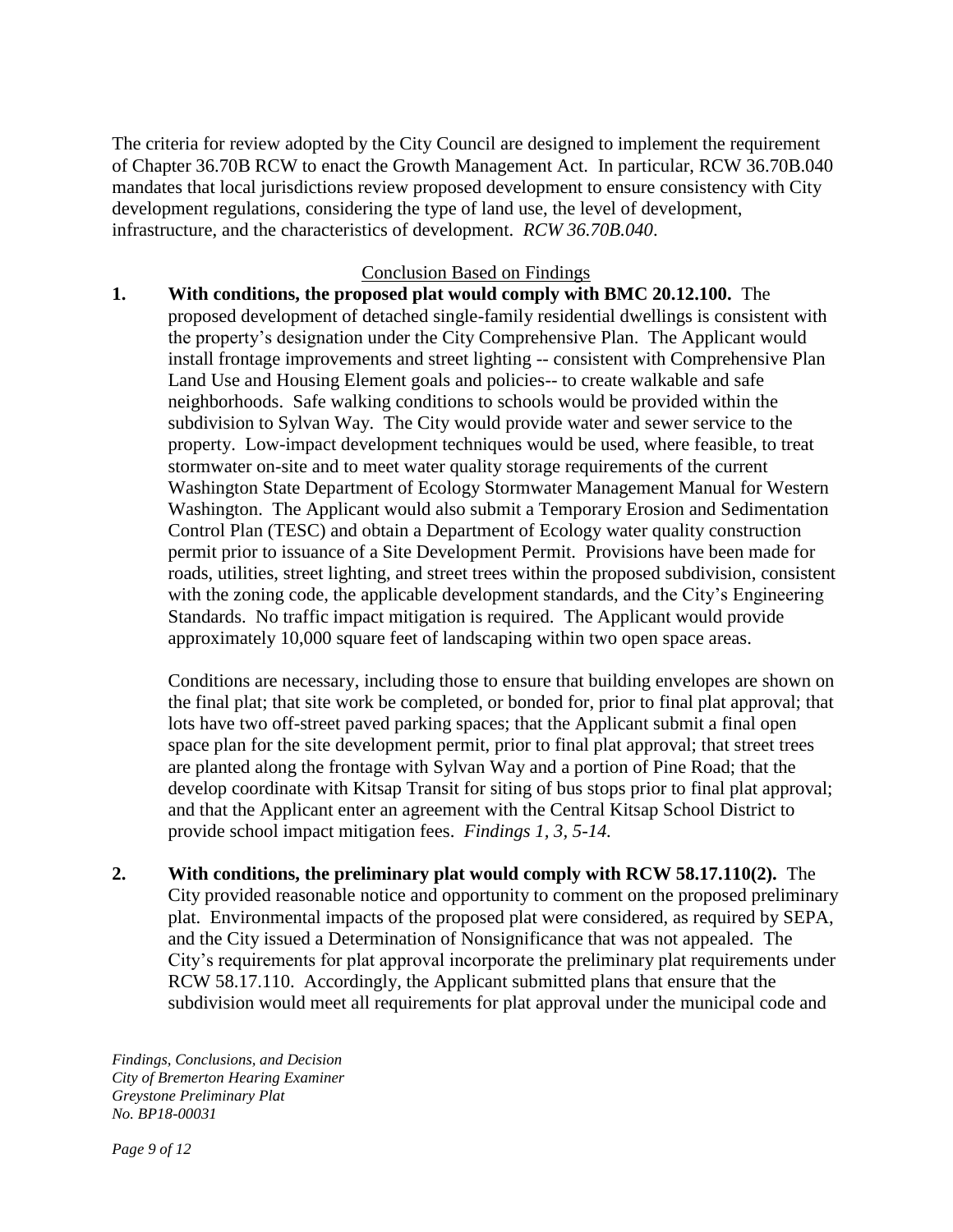the State Subdivision Act. City staff analyzed the proposal and determined that appropriate provisions would be made for the public health, safety, and general welfare and for open spaces, drainage ways, streets or roads, alleys, other public ways, transit stops, potable water supplies, sanitary wastes, parks and recreation, playgrounds, and schools and schoolgrounds, including sidewalks and other planning features that ensure safe walking conditions for students who walk to and from school. Staff also determined that the public use and interest would be served by the platting of such subdivision and dedication. As detailed above in Conclusion 1, conditions are necessary to ensure that the proposal meets all local, state, and federal code requirements and all other requirements of this decision. *Findings 1 – 14.*

# **DECISION**

Based upon the preceding findings and conclusions, the request for a preliminary plat to subdivide 2.29 acres into 15 single-family lots and associated features within the City's Low Density Residential (R-10) zone on Sylvan Way near Pine Road is **APPROVED**, subject to the following conditions: $3$ 

- 1. Building envelopes shall be shown on the final plat. All primary structures must be built within the indicated building envelope. The approval of the final subdivision does not constitute approval to construct a residence on any lot. Application(s) for building permits that include site plan review from the City are required.
- 2. A Site Development Permit is required pursuant to BMC 20.58.090, and site work shall be completed, or may be bonded for, prior to final plat approval.
- 3. All driveways and areas used for loading, parking and maneuvering motorized vehicles shall have a paved surface.
- 4. All lots shall have two (2) assigned off-street paved parking spaces.
- 5. The open space areas shall be restricted in perpetuity from further subdivisions and/or land development. This shall be recorded on the face of the plat.
- 6. A final Open Space Plan which complies with the requirements of the landscaping code (Chapter 20.50 BMC), and with monitoring, maintenance and guarantees, is required for the Site Development Permit and prior to final plat approval. This proposal identifies common open space areas on separate tracts, and these must be restricted in perpetuity from further subdivision or development. This provision will be required on the face of the final plat.

<sup>&</sup>lt;sup>3</sup> Conditions include legal requirements applicable to all developments and the requirements necessary to mitigate the specific impacts of this development.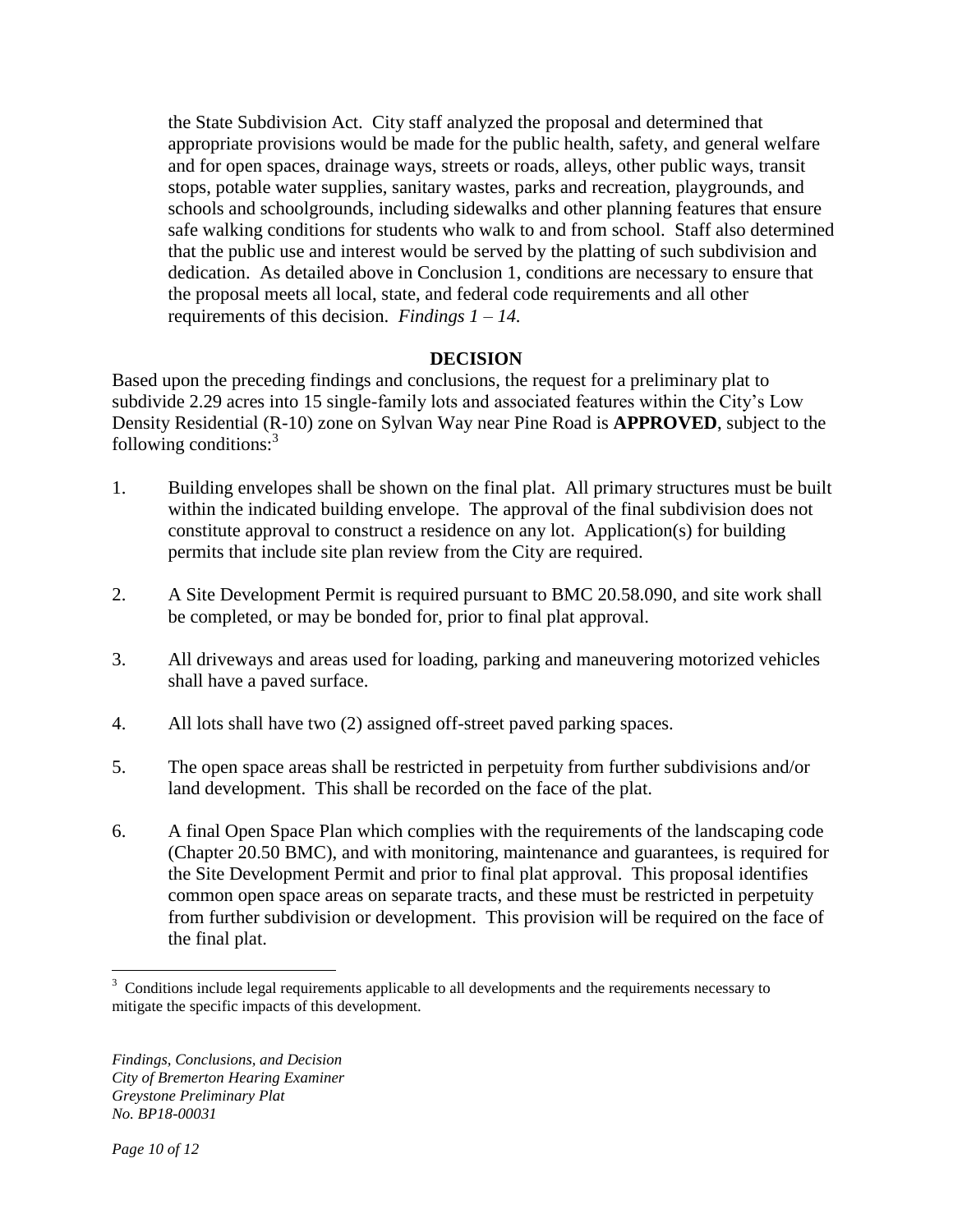- 7. The maintenance of the commonly owned areas will be required on the face of the plat as being the responsibility of the property owners. All common areas, including paths, recreation, and parking areas, shall be the responsibility of the developer until such time that the responsibility transfers to the Homeowners Association (HOA). This shall be shown on the face of the plat.
- 8. Street trees are required along Sylvan Way, a portion of Pine Road near the intersection with Sylvan Way, and the private street. Tree size and species shall be per the Bremerton Approved Street Tree List. A total of 56 street trees shall be planted prior to final plat approval.
- 9. Any tree located near the sidewalk must install measures to protect the City sidewalk, such as root barrier.
- 10. All required storm drainage infrastructure shall be installed under separate permits prior to final plat approval.
- 11. A Storm Drainage Maintenance Agreement shall be submitted for review and approval prior to final plat approval. This agreement shall be recorded at the Kitsap County Auditor's office and the Auditors File Number shall be referenced on the final plat.
- 12. Public water and sanitary sewer mains are required and shall be designed, installed and accepted pursuant to Title 15 BMC prior to final plat approval.
- 13. All frontage improvements shall be installed prior to final plat approval.
- 14. Standard driveway approaches are required, per the Standard Driveway requirement in current City of Bremerton Standards and Chapter 11.12 BMC.
- 15. Public street lighting shall be installed prior to final plat approval pursuant to BMC 11.12.200.
- 16. Utility access easements are required for review and approval prior to final plat approval and shall be recorded and shown on the face of the plat.
- 17. Parcel addresses and private street names are required and shall be shown on the face of the plat prior to final plat approval.
- 18. The developer shall coordinate with the US Postal Service for proper mail service prior to final plat approval.